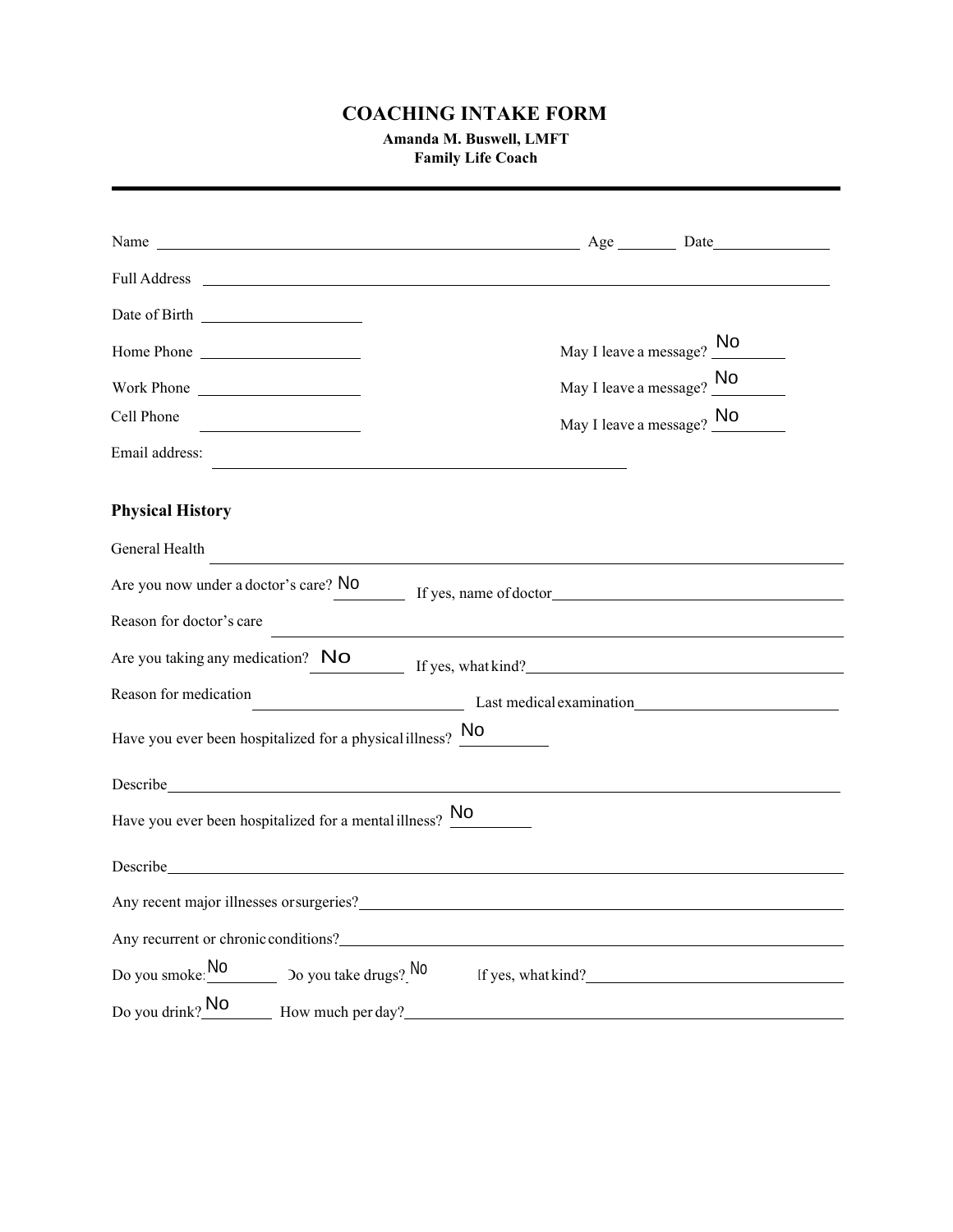| Any Previous Therapy/Coaching?                                                                                                    | No                                                                                                                                                                                                                             |                               |  |                         |  |
|-----------------------------------------------------------------------------------------------------------------------------------|--------------------------------------------------------------------------------------------------------------------------------------------------------------------------------------------------------------------------------|-------------------------------|--|-------------------------|--|
|                                                                                                                                   |                                                                                                                                                                                                                                |                               |  |                         |  |
|                                                                                                                                   |                                                                                                                                                                                                                                |                               |  |                         |  |
|                                                                                                                                   |                                                                                                                                                                                                                                |                               |  |                         |  |
| <b>Work History</b>                                                                                                               |                                                                                                                                                                                                                                |                               |  |                         |  |
| Occupation How long?                                                                                                              |                                                                                                                                                                                                                                |                               |  |                         |  |
| Unemployed No                                                                                                                     | If yes, describe the same state of the state of the state of the state of the state of the state of the state of the state of the state of the state of the state of the state of the state of the state of the state of the s |                               |  |                         |  |
|                                                                                                                                   |                                                                                                                                                                                                                                |                               |  |                         |  |
| <b>Family Systems Information</b>                                                                                                 |                                                                                                                                                                                                                                |                               |  |                         |  |
|                                                                                                                                   |                                                                                                                                                                                                                                |                               |  |                         |  |
| Marital Status Single                                                                                                             |                                                                                                                                                                                                                                | $t$ of marriages $\mathbf{0}$ |  | Spouse's name           |  |
| Living with a partner No                                                                                                          |                                                                                                                                                                                                                                |                               |  | ow long? Partner's Name |  |
|                                                                                                                                   |                                                                                                                                                                                                                                |                               |  |                         |  |
| Parents:                                                                                                                          |                                                                                                                                                                                                                                |                               |  |                         |  |
|                                                                                                                                   |                                                                                                                                                                                                                                |                               |  |                         |  |
| Mother alive Yes                                                                                                                  |                                                                                                                                                                                                                                |                               |  |                         |  |
| Children: If a child is deceased, put an X in the age space.                                                                      |                                                                                                                                                                                                                                |                               |  |                         |  |
| #1 Sex _______ Age ______ #2 Sex _______ Age ______ #3 Sex ______ Age ______ #4 Sex ______ Age ______                             |                                                                                                                                                                                                                                |                               |  |                         |  |
| #5 Sex ________ Age _______ #6 Sex ______ Age _______                                                                             |                                                                                                                                                                                                                                |                               |  |                         |  |
| Siblings: Enter "Me" in the age space for your place in the family. If a sibling is deceased, put an X for age.                   |                                                                                                                                                                                                                                |                               |  |                         |  |
| #1 Sex ________ Age _______ #2 Sex _______ Age ______ #3 Sex _______ Age _______ #4 Sex _______ Age _______                       |                                                                                                                                                                                                                                |                               |  |                         |  |
|                                                                                                                                   |                                                                                                                                                                                                                                |                               |  |                         |  |
| #5 Sex _______ Age _______ #6 Sex _______ Age ______ #7 Sex ______ Age _______ #8 Sex ______ Age _______                          |                                                                                                                                                                                                                                |                               |  |                         |  |
| Family Alcoholism? $\frac{\text{No}}{\text{Family substance}}$ 2.00 Sexual addictions or abuse? $\frac{\text{No}}{\text{Output}}$ |                                                                                                                                                                                                                                |                               |  |                         |  |
| Parents divorced? No If yes, what year Your age at the time                                                                       |                                                                                                                                                                                                                                |                               |  |                         |  |
| Parents deceased, what year? ________ Your age at the time _________ Cause of death _______                                       |                                                                                                                                                                                                                                |                               |  |                         |  |
| Any step-parents? $\frac{N0}{N}$ If yes, describe when?                                                                           |                                                                                                                                                                                                                                |                               |  |                         |  |
| and describe your relationship with them.                                                                                         |                                                                                                                                                                                                                                |                               |  |                         |  |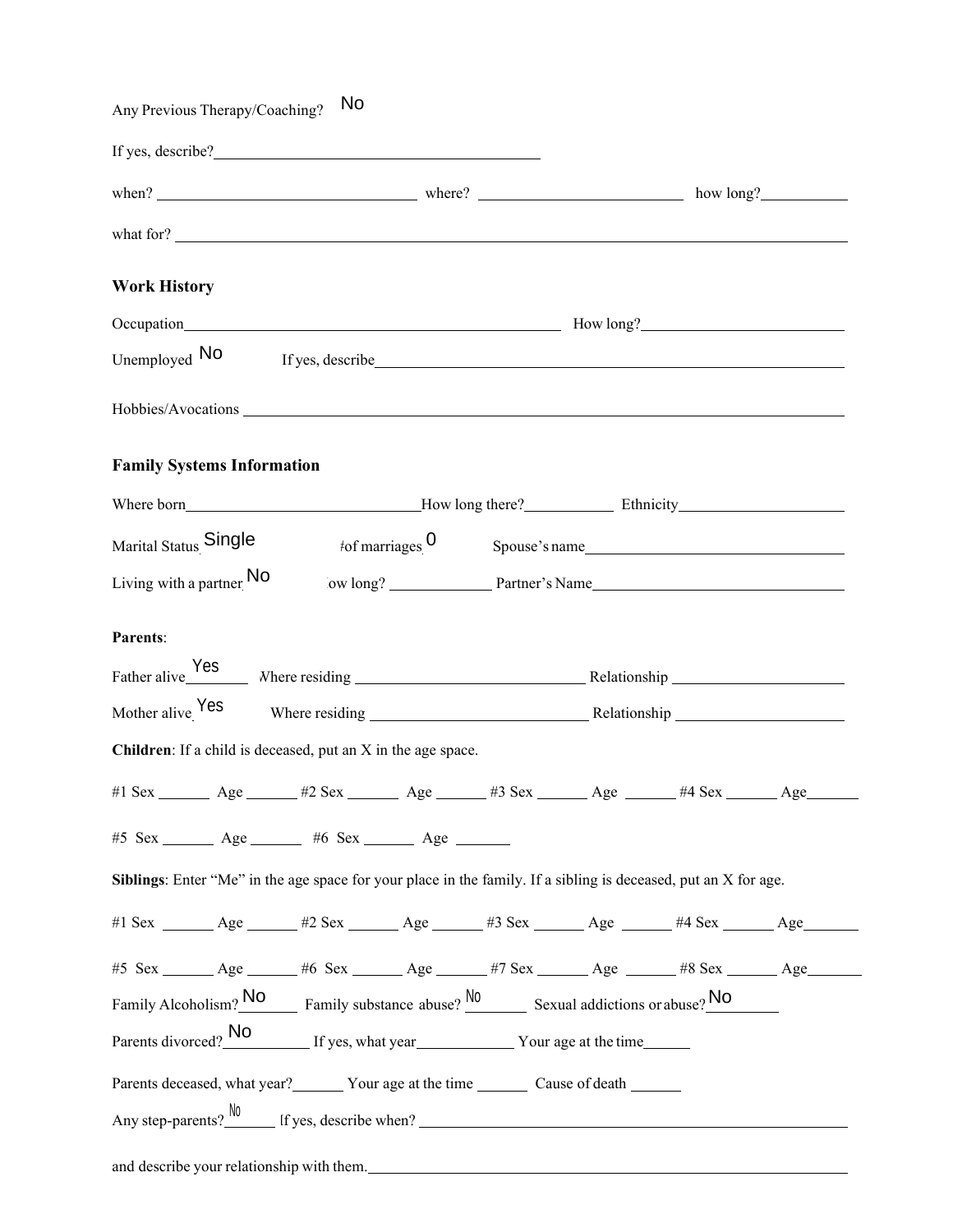If reared by someone other than your birth parents, describe the situation in some detail below.

| <b>Spiritual History</b>                                                                                                                                                                                                             |
|--------------------------------------------------------------------------------------------------------------------------------------------------------------------------------------------------------------------------------------|
|                                                                                                                                                                                                                                      |
| Is this an important part of your life? $Yes$ Why or why not                                                                                                                                                                         |
| <b>Emotional Status</b>                                                                                                                                                                                                              |
| Are you currently experiencing strong emotions? No                                                                                                                                                                                   |
|                                                                                                                                                                                                                                      |
| Do you make decisions based on your emotions? No                                                                                                                                                                                     |
| How well does that work for you?<br><u>Letting</u> the contract of the set of the set of the set of the set of the set of the set of the set of the set of the set of the set of the set of the set of the set of the set of the set |
| Did you have what you would consider to be childhood or other traumas? No                                                                                                                                                            |
| If yes, describe some services and the services of the services of the services of the services of the services of the services of the services of the services of the services of the services of the services of the service       |
|                                                                                                                                                                                                                                      |
| Have you been treated for emotional disturbances? No If yes, when?                                                                                                                                                                   |
| Have you had any thoughts of suicide? $\frac{No}{No}$ If so, when                                                                                                                                                                    |
| Do you have any thoughts now? $\frac{No}{No}$                                                                                                                                                                                        |
| <b>Present Situation</b>                                                                                                                                                                                                             |
| Please state why you decided to come for coaching now?                                                                                                                                                                               |
| What is the nature of your situation and how long has it been a problem?<br><u>University of the nature of your situation</u> and how long has it been a problem?                                                                    |
| What would you like to experience that is different from what you are experiencing now and how are you hoping I<br>can help?                                                                                                         |